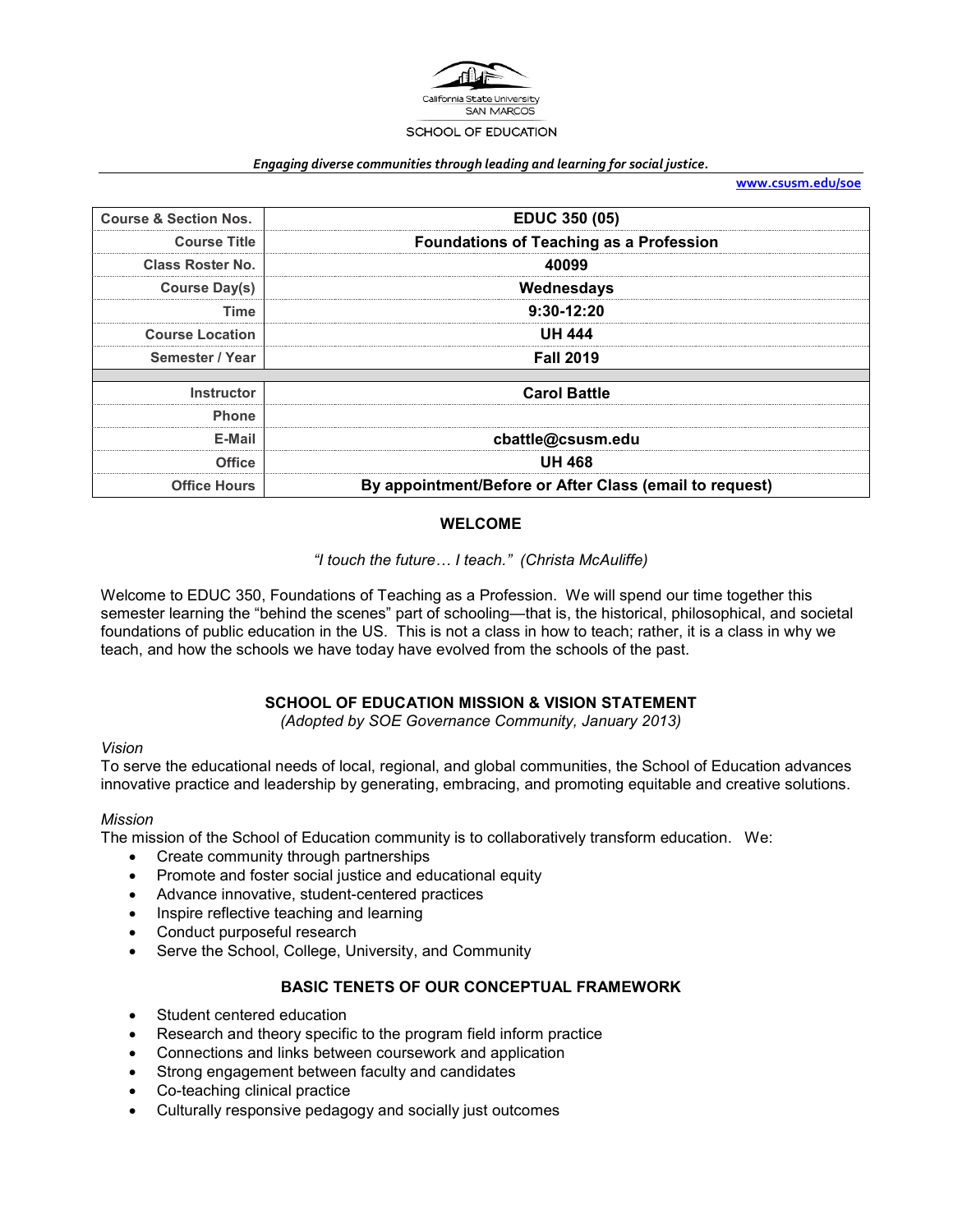## **TABLE OF CONTENTS**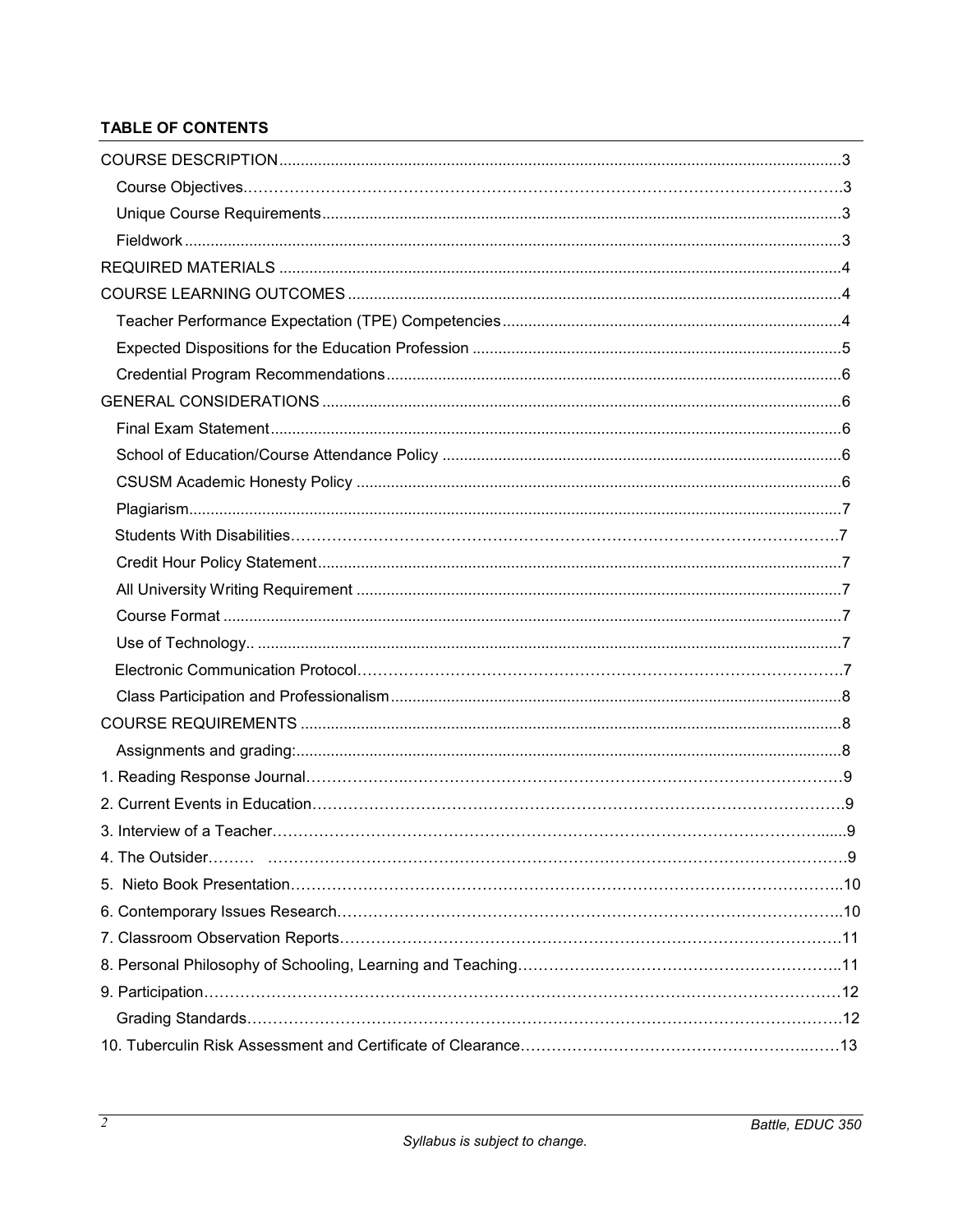### **COURSE DESCRIPTION**

Required for all credential candidates. An orientation to careers in K-12 education that focuses on teaching and schooling from multiple perspectives. Sociological, philosophical, and historical foundations of education are addressed. Readings and interactions with local educators will promote an understanding of the richness and complexity of teaching as a career in a diverse society. Participation in fifteen (15) hours of fieldwork in public K-12 classroom settings. Certificate of clearance and TB clearance required prior to engaging fieldwork.

### **Course Objectives**

This course serves as an orientation to careers in elementary, middle and high school education. Upon completion of this course, teacher candidates should understand the nature of formalized education in the United States and be able to assess his or her interest in teaching as a career. By the end of the course the student will be able to develop an informed personal philosophy of teaching. Major topics include:

- Understanding the roles of schools in society
- Exploring philosophies and contemporary issues in education.
- Assessing the roles of teachers in schools.
- Understanding the qualifications and credentialing process for California teachers.
- Understanding and appreciating the student as an individual.
- Understanding factors affecting student achievement.
- Understanding critical issues in curriculum and instruction.
- Understanding infusion of special education in general education practices.
- Understanding the laws that influence teaching responsibilities.

This course is a required pre-requisite for all applicants to CSUSM's K-12 credential programs.

### **Unique Course Requirements**

Teacher education is a professional preparation program. It is expected that students will come to class prepared to discuss the readings, submit required assignments, and participate in class activities. The School of Education has identified six dispositions – social justice and equity, collaboration, critical thinking, professional ethics, reflective teaching and learning, and life-long learning—Students are expected to adhere to academic honesty and integrity, standards of dependability, confidentiality and writing achievement. Because it is important for teachers to be able to effectively communicate their ideas to students, parents, colleagues, and administrators, writing that is original, clear and error-free is a priority for the School of Education. It is expected that work will be turned in on time. Please discuss individual issues with the instructor. Points will be deducted if assignments are submitted late (10% penalty per day late; no credit will be awarded if the assignment is one week late).

### **Fieldwork**

In addition to in-class work, assigned readings and projects, students will participate in fifteen (15) hours of supervised fieldwork assignments in a variety of public school settings. Details on the fieldwork are found on the Cougar Course site. Documentation of these hours is required to receive a grade in EDUC 350. Cal State San Marcos students are expected to adhere to professional standards in their dress and behavior in the field. Required clearances (Certificate of Clearance, TB) are the responsibility of the student. A letter of recommendation (usually from the classroom teacher where most of the fieldwork is done) is a requirement for admission to the Cal State San Marcos Teacher Credentialing programs.

NOTE: Forty-five hours of field experience in K-12 settings is required for admission to the credential program. If you took EDUC 364 and/or EDUC 422 previously, when they did not each include 15 hours of fieldwork, you will be required to complete the additional hours in this course so that you are ready to apply to the credential program. Any additional hours will not impact the number of field reports required.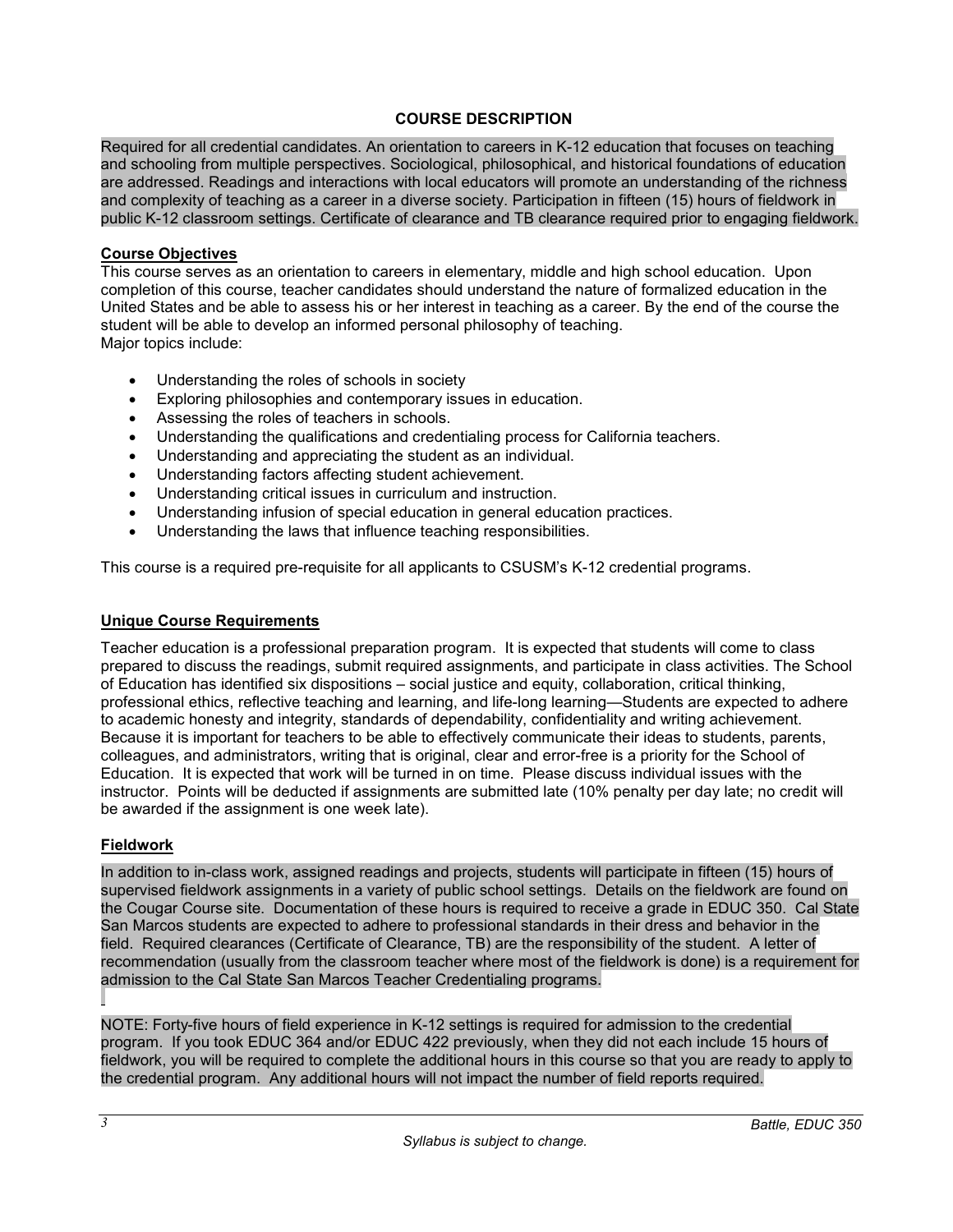## **REQUIRED MATERIALS**

Sadker, David Miller and Zittleman, Karen. (**2018**). *Teachers, Schools, and Society: A Brief Introduction to Education.* (**5th ed**), McGraw Hill. Available in CSUSM Bookstore in paperback or ebook: Paperback (ISBN 9781259913792). Prices range from \$129-200 depending on format. Note: In this section of EDUC 350, you will not be required to use the textbook publisher's website. This textbook may also be available for purchase and rent in various online marketplaces.

Nieto, Sonia. (2015). *Why We Teach Now*. Teachers College Press.

Available in CSUSM Bookstore in paperback or ebook: Paperback (ISBN 9780807755877). Prices range from \$14-35 depending on new/used and rent/buy. Also available for purchase in online marketplaces and via check-out in libraries.

Other required readings (e.g., selected articles) will be required for this course.

### **COURSE LEARNING OUTCOMES**

Upon successful completion of this course, students will be able to understand the nature of formalized education in the United States and be able to assess his or her interest in teaching as a career.

### **Teacher Performance Expectation (TPE) Competencies**

The course objectives, assignments, and assessments have been aligned with the CTC standards for a (Single Subject, Multiple Subject, Special Education, etc.) Credential. This course is designed to help teachers seeking a California teaching credential to develop the skills, knowledge, and attitudes necessary to assist schools and district in implementing effective programs for all students. The successful candidate will be able to merge theory and practice in order to realize a comprehensive and extensive educational program for all students. You will be required to formally address the following TPEs in this course:

#### **TPE1. Engaging and Supporting All Students in Learning. Beginning teachers:**

**1.1** Apply knowledge of students, including their prior experiences, interests, and social-emotional learning needs, as well as their funds of knowledge and cultural, language, and socioeconomic backgrounds, to engage them in learning.

**1.3** Connect subject matter to real-life contexts and provide active learning experiences to engage student interest, support student motivation, and allow students to extend their learning.

**1.5** Promote students' critical and creative thinking and analysis through activities that provide opportunities for inquiry, problem solving, responding to and framing meaningful questions, and reflection.

**1.6** Provide a supportive learning environment for students' first and/or second language acquisition by using research-based instructional approaches, including focused English Language Development, Specially Designed Academic Instruction in English (SDAIE), scaffolding across content areas, and structured English immersion, and demonstrate an understanding of the difference among students whose only instructional need is to acquire Standard English proficiency, students who may have an identified disability affecting their ability to acquire Standard English proficiency, and students who may have both a need to acquire Standard English proficiency and an identified disability.

**1.8** Monitor student learning and adjust instruction while teaching so that students continue to be actively engaged in learning.

#### **TPE 2: Creating and Maintaining Effective Environments for Student Learning. Beginning teachers:**

**2.1** Promote students' social-emotional growth, development, and individual responsibility using positive interventions and supports, restorative justice, and conflict resolution practices to foster a caring community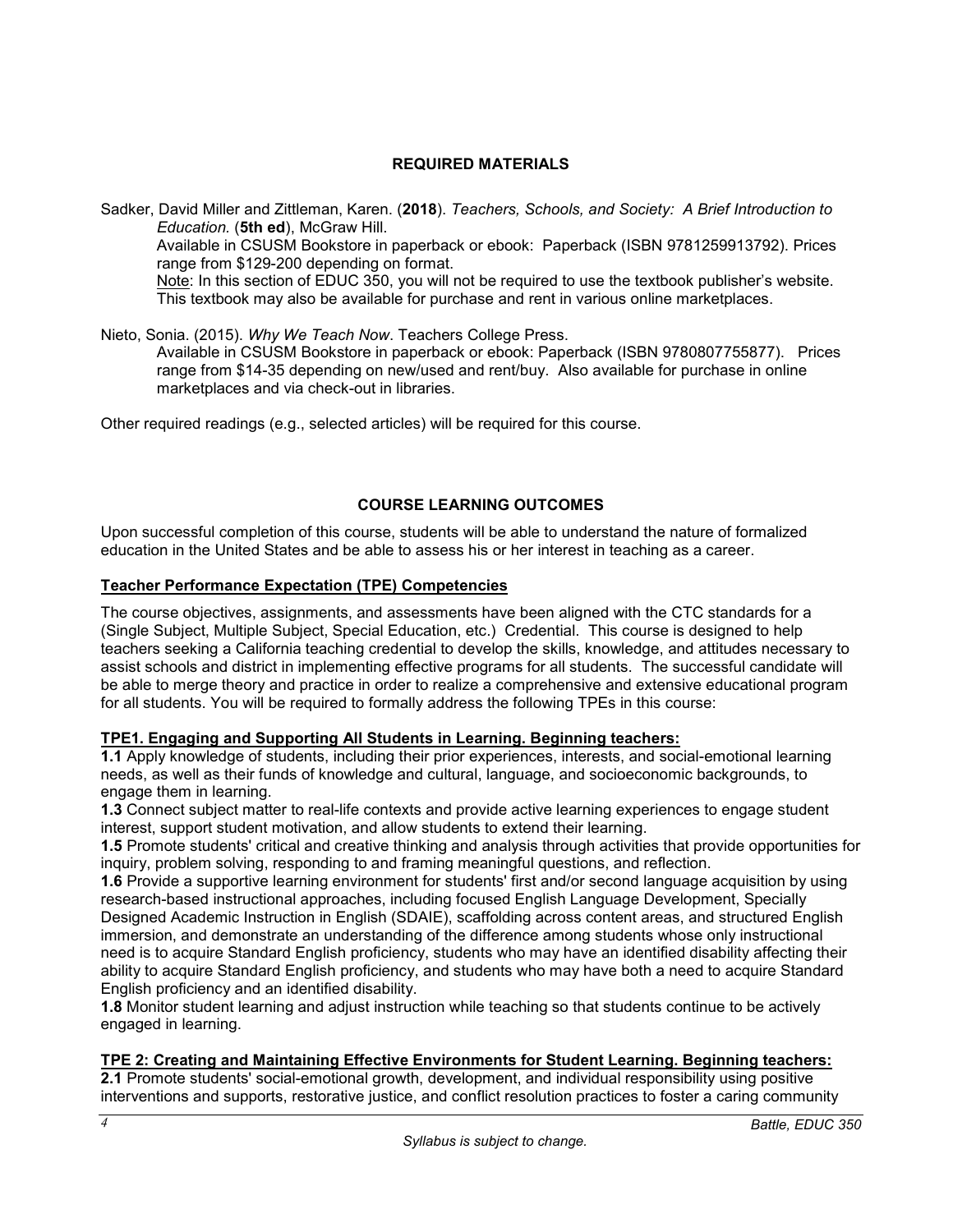where each student is treated fairly and respectfully by adults and peers

**2.2** Create learning environments (i.e., traditional, blended, and online) that promote productive student learning, encourage positive interactions among students, reflect diversity and multiple perspectives, and are culturally responsive.

**2.3** Establish, maintain, and monitor inclusive learning environments that are physically, mentally,

intellectually, and emotionally healthy and safe to enable all students to learn, and recognize and appropriately address instances of intolerance and harassment among students, such as bullying, racism, and sexism. **2.4** Know how to access resources to support students, including those who have experienced trauma, homelessness, foster care, incarceration, and/or are medically fragile.

**2.6** Establish and maintain clear expectations for positive classroom behavior and for student-to-student and student-to-teacher interactions by communicating classroom behavior and for student-to-student and studentto-teacher interactions by communicating classroom routines, procedures, and norms to students and families.

## **TPE 3: Understanding and Organizing Subject Matter for Student Learning. Beginning teachers:**

**3.1** Demonstrate knowledge of subject matter, including the adopted California State Standards and curriculum frameworks.

**3.7** Model and develop digital literacy by using technology to engage students and support their learning, and promote digital citizenship, including respecting copyright law, understanding fair use guidelines and the use of Creative Commons license, and maintaining Internet Security

## **TPE 4: Planning Instruction and Designing Learning Experiences for All Students. Beginning teachers:**

**4.1** Locate and apply information about students' current academic status, content- and standards-related learning needs and goals, assessment data, language proficiency status, and cultural background for both short-term and long-term instructional planning purposes.

## **TPE 6: Developing as a Professional Educator. Beginning teachers:**

**6.1** Reflect on their own teaching practice and level of subject matter and pedagogical knowledge to plan and implement instruction that can improve student learning.

**6.2** Recognize their own values and implicit and explicit biases, the ways in which these values and implicit and explicit biases may positively and negatively affect teaching and learning, and work to mitigate any negative impact on the teaching and learning of students. They exhibit positive dispositions of caring, support, acceptance, and fairness toward all students and families, as well as toward their colleagues.

**6.3** Establish professional learning goals and make progress to improve their practice by routinely engaging in communication and inquiry with colleagues.

**6.5** Demonstrate professional responsibility for all aspects of student learning and classroom management, including responsibility for the learning outcomes of all students, along with appropriate concerns and policies regarding the privacy, health, and safety of students and families. Beginning teachers conduct themselves with integrity and model ethical conduct for themselves and others.

**6.6** Understand and enact professional roles and responsibilities as mandated reporters and comply with all laws concerning professional responsibilities, professional conduct, and moral fitness, including the responsible use of social media and other digital platforms and Preliminary Multiple and Single Subject Credential Program Standards – Adopted December 2015 14 Teaching Performance Expectations (TPEs) – Adopted June 2016 tools.

**6.7** Critically analyze how the context, structure, and history of public education in California affects and influences state, district, and school governance as well as state and local education finance.

## **Expected Dispositions for the Education Profession**

Education is a profession that has, at its core, certain dispositional attributes that must be acquired and developed. Teaching and working with learners of all ages requires not only specific content knowledge and pedagogical skills, but positive attitudes about multiple dimensions of the profession. The School of Education has identified six dispositions that must be evident in teacher candidates: social justice and equity, collaboration, critical thinking, professional ethics, reflective teaching and learning, and life-long learning. These dispositions have observable actions that will be assessed throughout the preparation program. For each dispositional element, there are three levels of performance - *unacceptable*, *initial target*, and *advanced target*. The description and rubric for the three levels of performance offer measurable behaviors and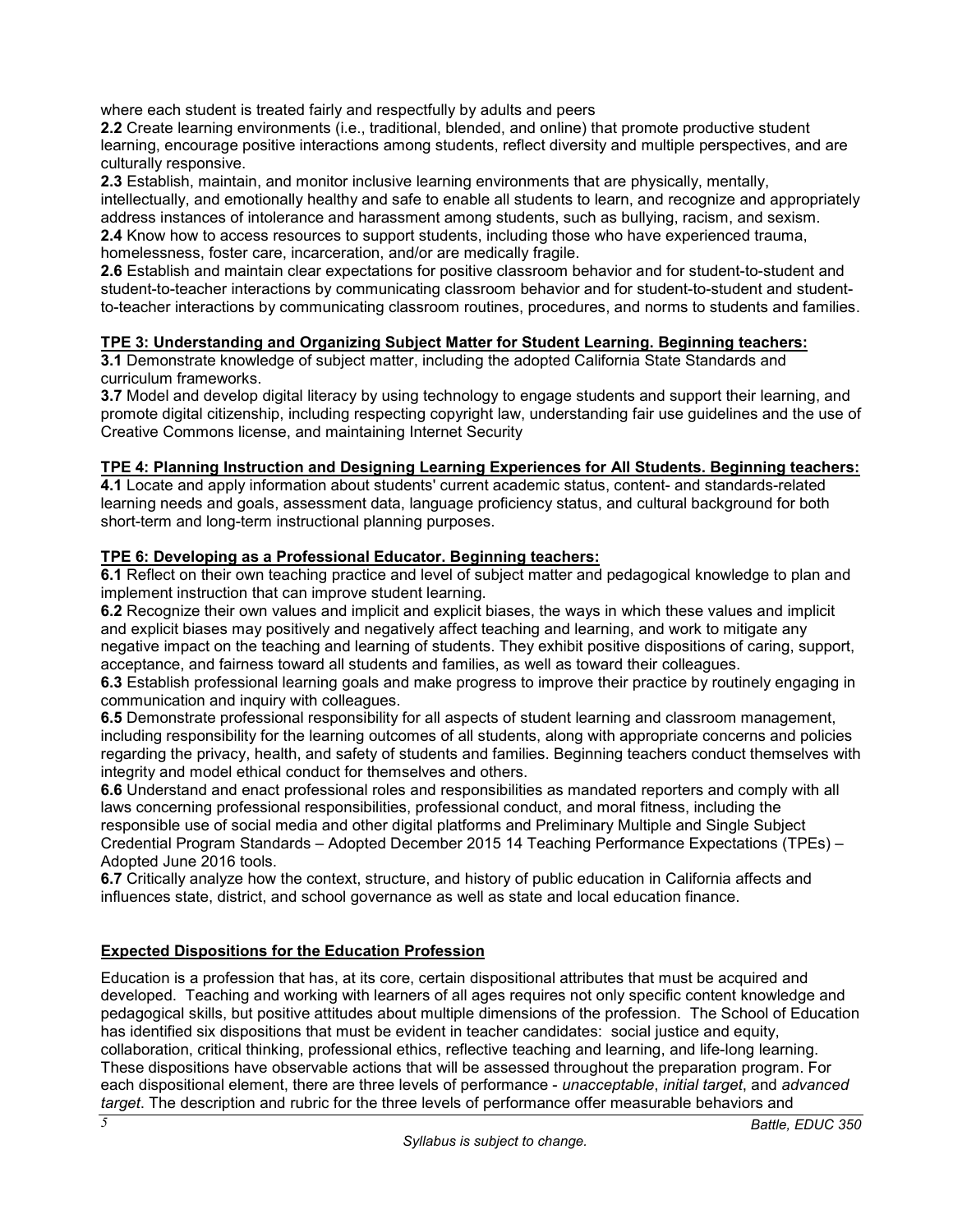#### examples.

The assessment is designed to provide candidates with ongoing feedback for their growth in professional dispositions and includes a self-assessment by the candidate. The dispositions and rubric are presented, explained and assessed in one or more designated courses in each program as well as in clinical practice. Based upon assessment feedback candidates will compose a reflection that becomes part of the candidate's Teaching Performance Expectation portfolio. Candidates are expected to meet the level of *initial target* during the program.

### **Credential Program Recommendations**

As one of several evaluation methods, EDUC 350 course instructors are asked for feedback concerning credential candidates who are applying for programs at Cal State San Marcos. Keep in mind that your professionalism and hard work in this class not only affect your course grade, but also indicate your readiness for a credential program.

## **GENERAL CONSIDERATIONS**

#### **Final Exam Statement**

There will be no final exam for this course.

### **School of Education/Course Attendance Policy**

Due to the dynamic and interactive nature of courses in the School of Education, all students are expected to attend all classes and participate actively. Absences and late arrivals/early departures will affect the final grade. A minimum grade of C+ is required in EDUC 350 to qualify as prerequisite for admission to the Cal State San Marcos teacher credential program. SOE attendance policy states, "At a minimum, students must attend 80% of class time, or s/he may not receive a passing grade for the course at the discretion of the instructor. Individual instructors may adopt more stringent attendance requirements." Should students have extenuating circumstances, please contact the instructor as soon as possible.

In this section of EDUC 350, the following attendance policy will apply: One class session may be missed without penalty to your grade—however, absences do not change assignment due dates. Each additional missed session will drop your final grade by 1/3 grade point (A to A-, A- to B+, etc.). If you miss four or more class sessions, you will not pass this course.

This course is in preparation for your professional career. Therefore, punctuality is essential. Arrivals to or departures from class beyond 15 minutes will be considered an absence. Lesser late arrivals or early departures will also be considered.

#### **CSUSM Academic Honesty Policy**

Students will be expected to adhere to standards of academic honesty and integrity, as outlined in the Student Academic Honesty Policy. All assignments must be original work, clear and error-free. All ideas/material that are borrowed from other sources must have appropriate references to the original sources. Any quoted material should give credit to the source and be punctuated accordingly.

Academic Honesty and Integrity: Students are responsible for honest completion and representation of their work. Your course catalog details the ethical standards and penalties for infractions. There will be zero tolerance for infractions. If you believe there has been an infraction by someone in the class, please bring it to the instructor's attention. The instructor reserves the right to discipline any student for academic dishonesty, in accordance with the general rules and regulations of the university. Disciplinary action may include the lowering of grades and/or the assignment of a failing grade for an exam, assignment, or the class as a whole.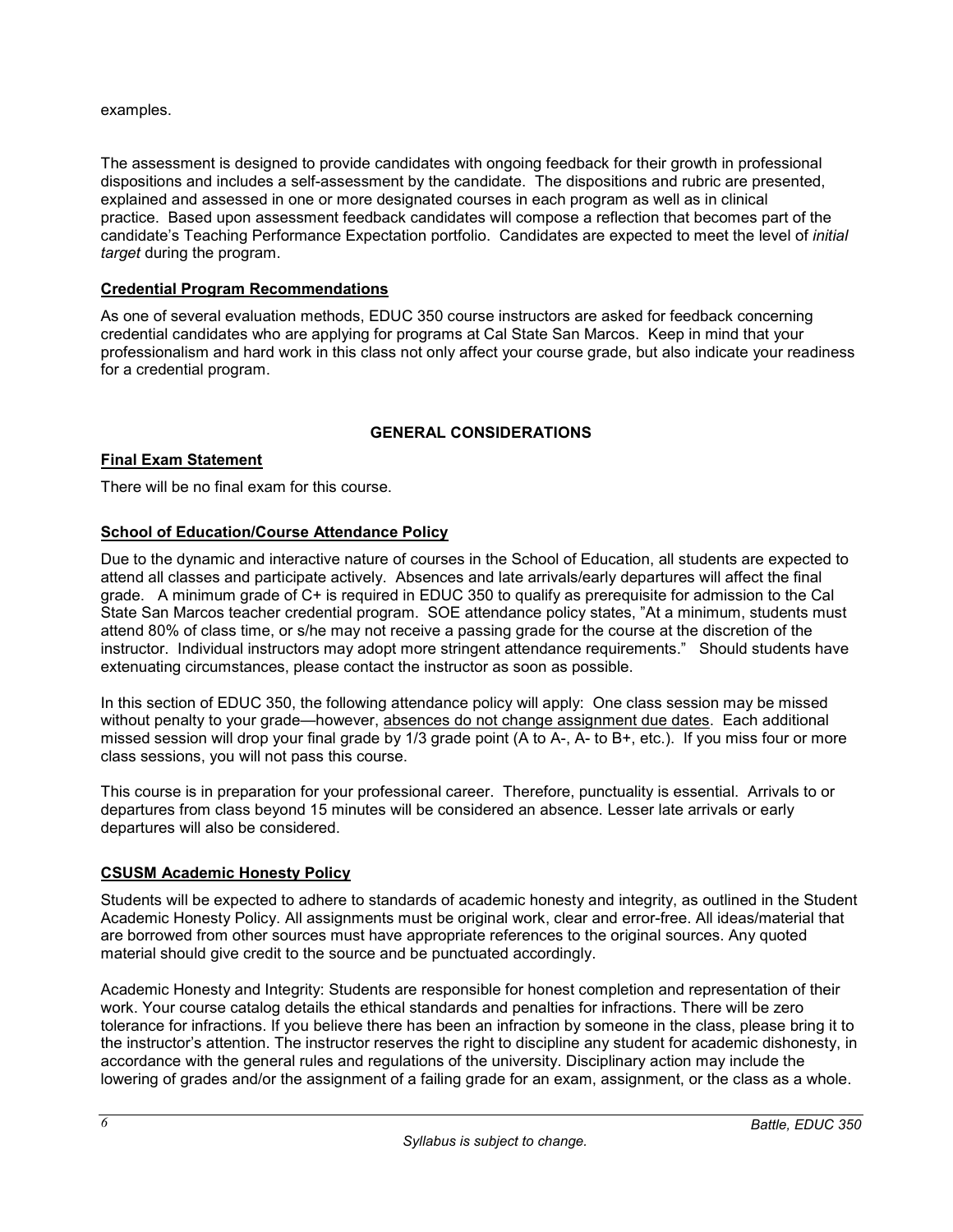Incidents of Academic Dishonesty will be reported to the Dean of Students. Sanctions at the University level may include suspension or expulsion from the University.

Refer to the full Academic Honesty Policy at: [http://www.csusm.edu/policies/active/documents/Academic\\_Honesty\\_Policy.html](http://www.csusm.edu/policies/active/documents/Academic_Honesty_Policy.html)

### **Plagiarism**

As an educator, it is expected that each candidate (course participant) will do his/her own work, and contribute equally to group projects and processes. Plagiarism or cheating is unacceptable under any circumstances. If you are in doubt about whether your work is paraphrased or plagiarized see the Plagiarism Prevention for Students website [http://library.csusm.edu/plagiarism/index.html.](http://library.csusm.edu/plagiarism/index.html) If there are questions about academic honesty, please consult the University catalog.

## **Students with Disabilities Requiring Reasonable Accommodations**

Students with disabilities who require reasonable accommodations must be approved for services by providing appropriate and recent documentation to the Office of Disability Support Services (DSS). This office is located in Craven Hall 4300, and can be contacted by phone at (760) 750-4905, or TTY (760) 750-4909. Students authorized by DSS to receive reasonable accommodations should meet with their instructor during office hours or, in order to ensure confidentiality, in a more private setting.

### **Credit Hour Policy Statement**

Per the University Credit Hour Policy:

• Students are expected to spend a minimum of two hours outside of the classroom each week for each unit of credit engaged in learning. (Note that for courses with a "lecture" mode of instruction over an entire semester, each unit of credit corresponds to an 'hour' of class-time and two hours of student learning outside of class.)

### **All University Writing Requirement**

Every course at the university must fulfill the university's writing requirement of at least 2,500 words. In EDUC 350, this is accomplished through the following written assignments: Reading Journals, Teacher Interview, The Outsider, Nieto book reflection, Philosophy Paper, and Classroom Observation Reports – as well as various other in-class writing assignments.

### **Course Format**

Face-to-face

### **Use of Technology**

Students are expected to demonstrate competency in the use of various forms of technology (i.e. word processing, electronic mail, Cougar Courses, use of the Internet, and/or multimedia presentations). Specific requirements for course assignments with regard to technology are at the discretion of the instructor. Keep a digital copy of all assignments for use in your teaching portfolio.

### **Electronic Communication Protocol**

Electronic correspondence is a part of your professional interactions. If you need to contact the instructor, email is often the easiest way to do so. It is my intention to respond to all received emails in a timely manner. Please be reminded that emails are a very specific form of communication, with their own nuances and etiquette. For instance, electronic messages sent in all upper case (or lower case) letters, major typos, or slang, often communicate more than the sender originally intended. With that said, please be mindful of all email and online discussion messages you send to your colleagues, to faculty members in the School of Education, or to persons within the greater educational community. All electronic messages should be crafted with professionalism and care.

Things to consider: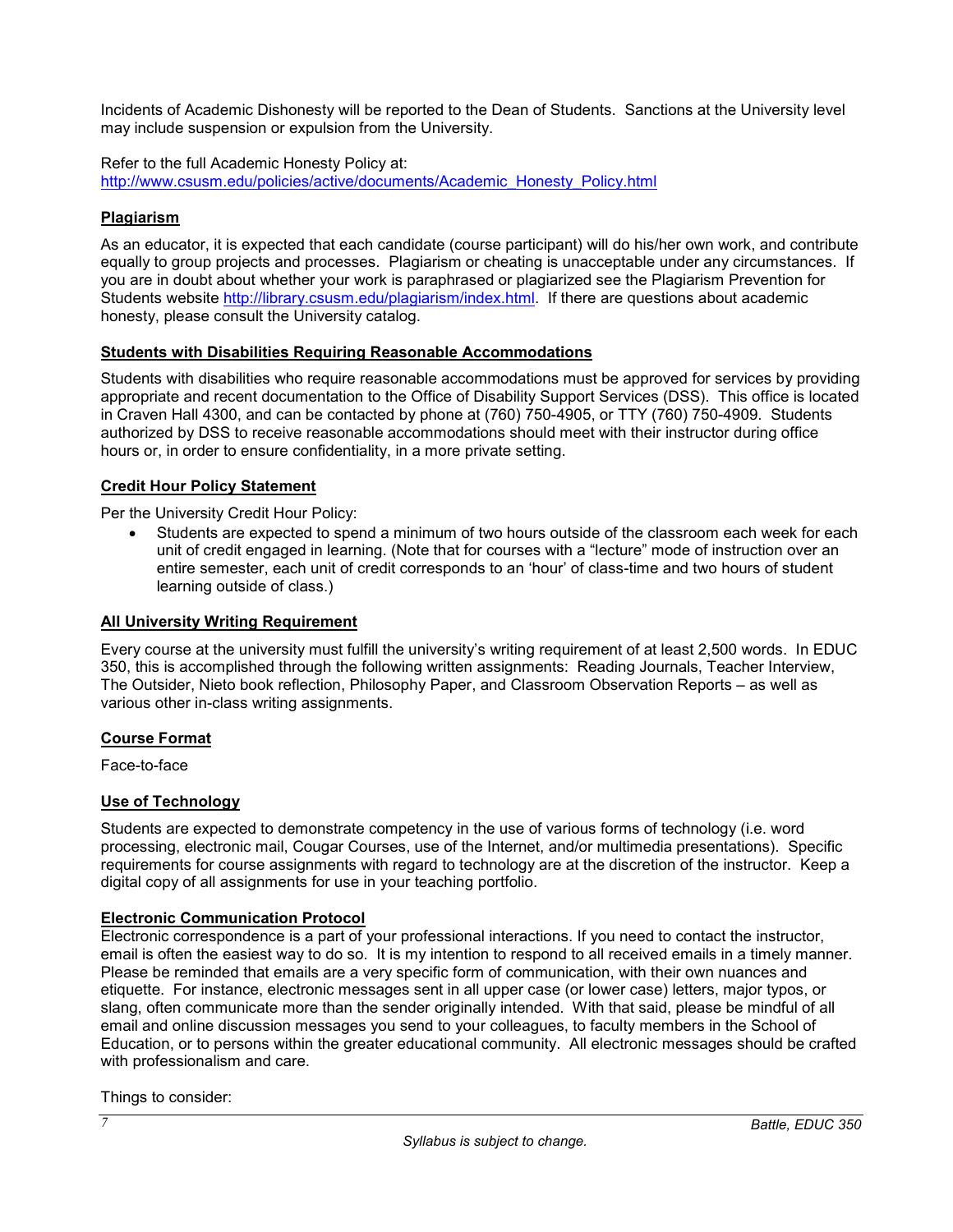- Would I say in person what this electronic message specifically says?
- How could this message be misconstrued?
- Does this message represent my highest self?
- Am I sending this electronic message to avoid a face-to-face conversation?

In addition, if there is ever a concern with an electronic message sent to you, please talk with the author in person in order to correct any confusion.

#### **Class Participation and Professionalism:**

Students will engage in student-centered learning each class session, and will be expected to actively participate. For each class, ask yourself the following questions:

- Do you participate in class discussions productively, sharing your knowledge and understandings?
- Do you interact productively with your peers, taking on a variety of roles (leader, follower, etc.)?
- Do you contribute appropriately to group work—do you do your share?
- Are you able to accept others' opinions?
- Are you supportive of others' ideas?
- Do you support your peers during their presentations?
- Can you monitor and adjust your participation to allow for others' ideas as well as your own to be heard?

#### **COURSE REQUIREMENTS**

Teacher education is a professional preparation program. It is expected that students will come to class prepared to discuss the readings, submit required assignments, and participate in class activities. Students are expected to adhere to academic honesty and integrity, standards of dependability, confidentiality and writing achievement. Because it is important for teachers to be able to effectively communicate their ideas to students, parents, colleagues, and administrators, writing that is original, clear and error-free is a priority for the School of Education. It is expected that work will be turned in on time. Please discuss individual issues with the instructor. Points will be deducted if assignments are submitted late (10% penalty per day late; no credit will be awarded if the assignment is one week late).

#### **Assignments and Grading:**

Each assignment is described below – additional details are provided on the Cougar Course site. A weekly course schedule will be provided that indicates when assignments are due. For all writing assignments, please double space, use 12 font, one inch margins.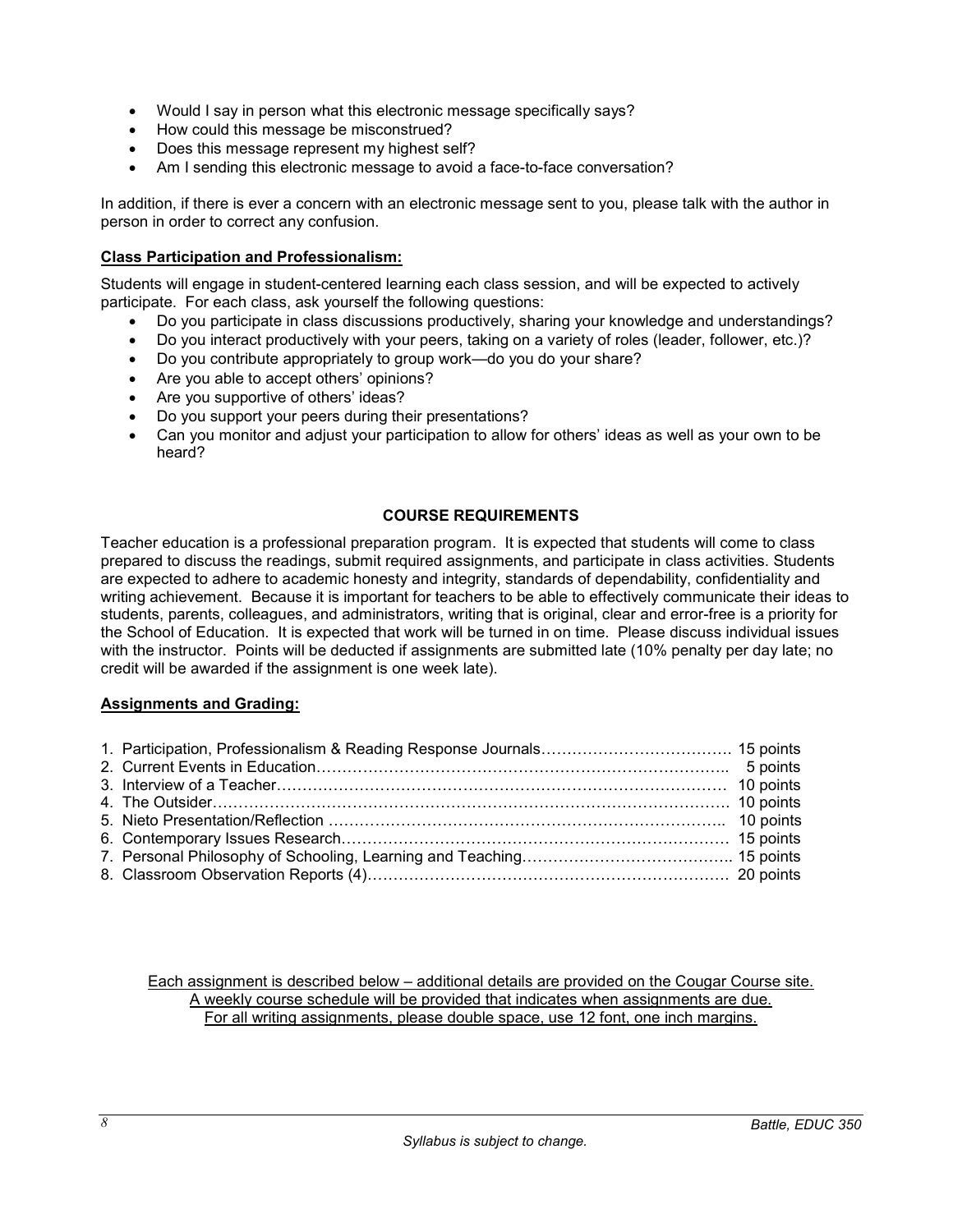#### **1. Reading Response Journal**

The reading journal provides an opportunity to reflect on learning about teaching through the assigned readings for each session. In the reading journal, do not summarize. Your journal must demonstrate the "value-added" model. That is, your response must do one of the following: *give an example* of what the reading described; *provide a different perspective* of a topic in the reading; or *expand upon the idea* in the reading by including more detail and depth. The journal will be graded holistically; you will receive either full credit or none. A model will be provided. Additionally, you are required to respond to at least one other student's post. No credit will be given for late submissions. All submission will be made in Cougar Courses by 11:59 pm the night before class.

#### **2. Current Events in Education**

You and a partner will sign up to present a current event from the week's news in K-12 education. The item must be from a reputable news source and may pertain to local, national, or international issues. Do not submit "news" from personal blogs, newsletters, or other opinion sources. You will summarize and present the importance of the news for your classmates in 5 minutes maximum. Be sure to make a connection to future teachers in California.

This assignment will be graded as either 0 or 5 points; there is no partial credit. To earn 5 points, you must: (1) present a different current event from previous presentations on the date you are assigned; and (2) engage in the group discussion for all current events on a regular basis.

#### **3. Interview of a Teacher**

In this assignment, you will interview a teacher, current or recently retired, and write a summary (3 to 4 pages, double-spaced) of what you learned. Your purpose is to render a sketch so that your reader may be able to envision the teacher as a person with a distinct philosophy and experience.

Ideas for questions will be provided and you are encouraged to design your own questions. You will share your findings in class and turn in a written summary of the interview results, in narrative form, that will analyze the responses and provide personal reflections based on readings and class discussions. More detailed guidelines will be provided on Cougar Courses.

Key skills/knowledge for evaluation:

- Were you able to arrange, organize, and conduct an interview that yielded useful and interesting information?
- If you were not sure of answers, did you ask your interviewee for clarification so you understood? Did you use follow up questions to probe for deeper responses?
- Were the questions you created thought provoking?
- Were your analyses and reflections based on information you have learned in EDUC 350 and prior knowledge?

Exemplary papers are characterized by:

- Clarity of description of the teacher's experiences and views
- Multiple, explicit connections of coursework (Sadker/Zittleman, class activities) in the analysis
- Explanation of how the teacher interview relates to your own thinking about teaching as a career
- Correct grammar, syntax, spelling

### **4. The Outsider**

Many students with special needs come to view themselves as "outsiders" because they are labeled as different from the typical student. But most of us experienced some sense of being an outsider during our K-12 years. After considering our readings, write a reflective essay (2 to 3 pages, double-spaced) in which you comment on your own (or a friend's) school experience in which you may have felt like an outsider. Reasons could include differences due to gender,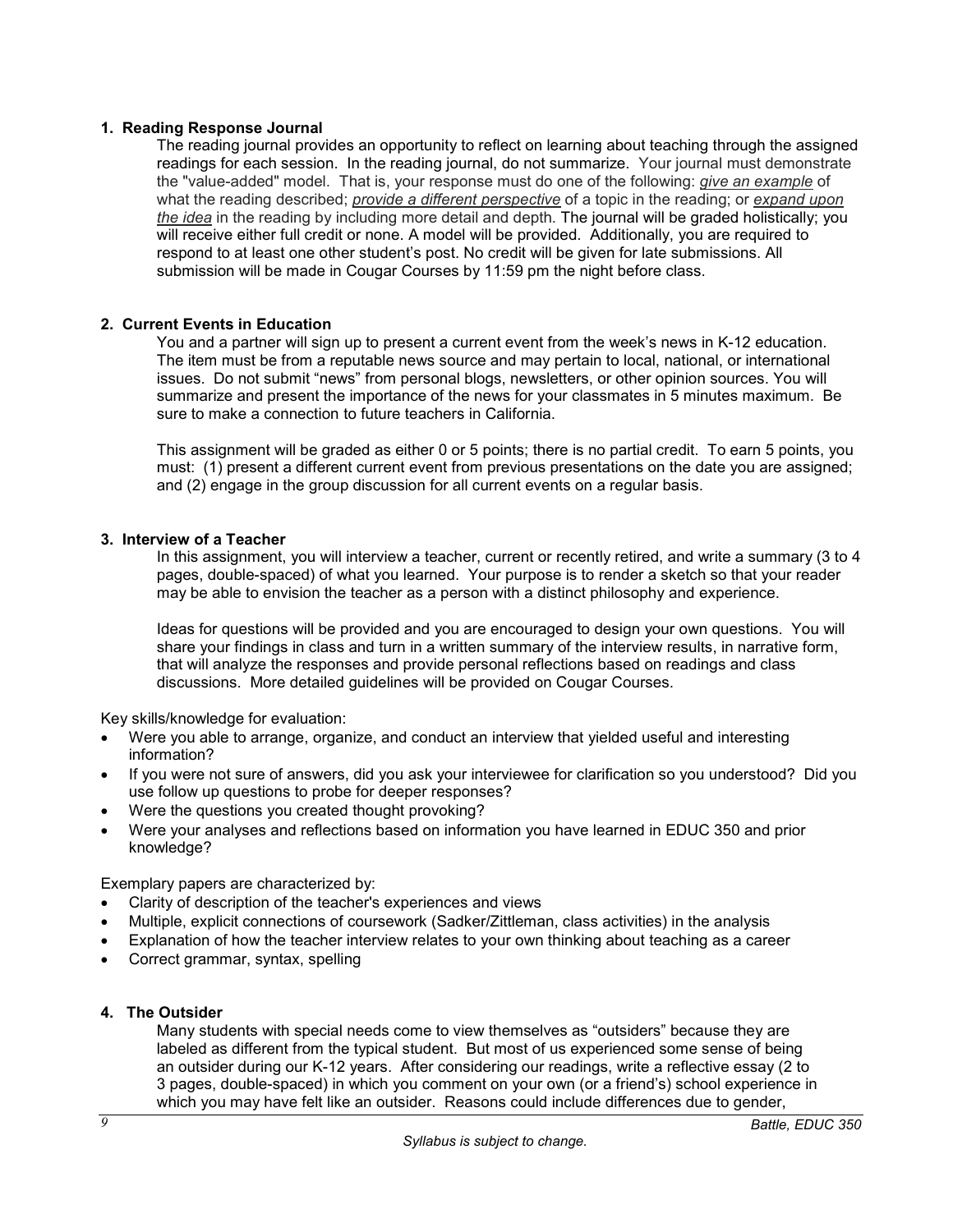religion, looks, beliefs/interests, family situation, academic ability, etc. Make at least one specific connection (quote) to our readings.

Consider the following questions:

- What personal characteristics fostered your (or your friend's) feelings of being an outsider?
- How did you react to and cope with the situation?
- Did you share your experience with any teachers or other school personnel? Did any of them assist you?
- What could school staff, parents or friends have done to help?
- In what ways did this experience change you? Did you "learn" from this experience?
- How might this experience make you a more sensitive and effective teacher?

Exemplary papers are characterized by:

- Addressing the questions above in a thoughtful/analytical manner
- Integration of the assigned readings, including at least one quote
- Correct grammar, syntax, spelling

## **5. Nieto book:** *Why We Teach Now* **Presentations + Reflection Essay**

To gain a more personal look into the experiences of teachers, you will read the Introduction and Conclusion sections of *Why We Teach Now* as well as an assigned section.

Prepare a 1 page essay (double-spaced) in which you take on the role of "book section reviewer." Identify the section you read and then consider the following questions:

- How has your view of teaching changed as a result of your reading in *Why We Teach Now*?
- What is the most valuable "learning" to be gained from this book?
- What did the teacher(s) do to address their students' and their own needs?
- How does the experience of the teacher(s) relate to the readings and discussions from your coursework this semester?

Group Presentation: All students assigned to the same section of *Why We Teach Now* will work together to prepare a group "dramatic" presentation to share your knowledge and insights with other students.

Exemplary papers/presentations are characterized by:

- A well-written essay that addresses the questions above in a thoughtful manner
- Correct grammar, syntax, spelling
- Your ability to work well with your peers and develop an engaging group presentation

### **6. Contemporary Issues Research**

Choose a major contemporary issue in education that interests you, from the topics provided. Along with colleagues from our class, you will research the issue together and prepare an oral report (supported by visuals from Power Point or Prezi) to share in class. The presentation should describe the issue, its pros and cons, an analysis of the issue's implications (the "so what"), and a summary or conclusion, in 20 minutes maximum.

At the time of your presentation each group will provide classmates with either a one page typed abstract or a copy of your visual presentation (as miniature slides). Each group will also be responsible for developing a peer and self-evaluation for their presentation that will be given to the instructor after the oral presentation is completed. Selected members of the class will use the peer evaluation, and the group presenting will use the self-evaluation. Additional guidelines, format, and suggested topics will be discussed in class and posted on Cougar Courses.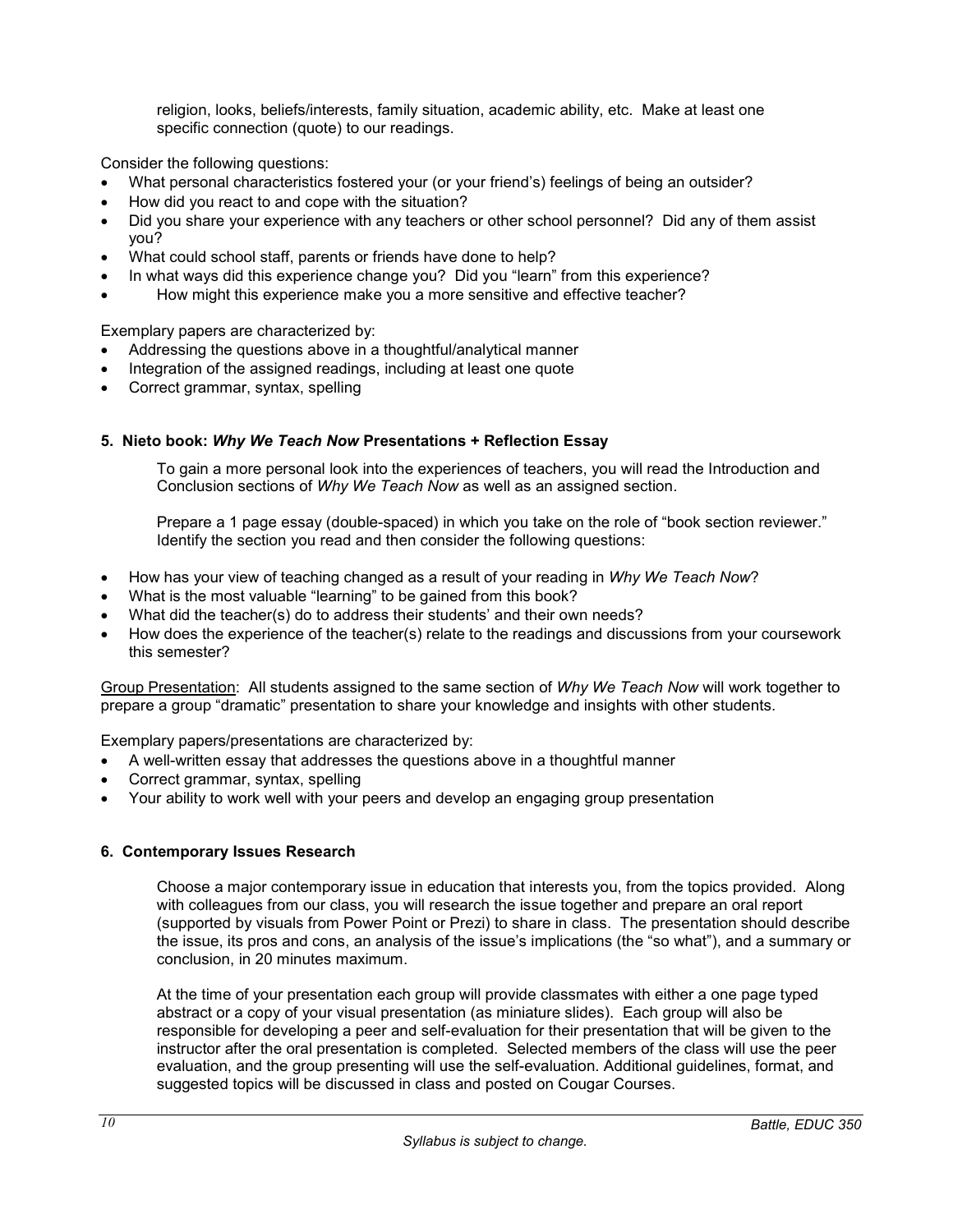Key skills/knowledge for evaluation:

- Do you understand a major issue affecting education and can you speak intelligently to your peers?
- Did you read from enough sources to gather relevant information and then present this in a synthesized manner?
- Are you able to organize resources (materials, people, etc.) in support of a goal (in this case, your presentation—which includes the use of Power Point or Prezi technology)?
- Did you present your information confidently, creatively, concisely and in an organized manner?
- Are you able to apply what you've learned about effective teaching to engage your audience during your presentation?
- Did you develop an informative handout (abstract page or presentation slides)?

## **7. Classroom Observation Reports (4)**

This assignment is designed to help you to better understand the complexity of today's classrooms, students and the various ways teachers address the needs of their classes – and to engage in a variety of classroom settings in order to determine if, and at what level, you might want to teach.

Students will maintain a log of hours spent observing in classrooms. This log must reflect a minimum of 15 hours spent in the various required classrooms at different grade levels and on different sites. In addition, students will document their field observations, connections to concepts studied in EDUC 350, analyses, and questions through 4 formal written Classroom Observation Reports. Check Cougar Courses for more information on fieldwork instructions. You must submit at least one typed observation (1000 words) from each of the four types of school settings: Elementary, Middle, High, and Special Setting for a total of 4 reports. If you do not complete the classroom observation hours, you will not be able to pass this course.

Key skills/knowledge for evaluation:

- Can you articulate your assumptions/expectations about a given setting and then identify how your observation affects those assumptions/expectations?
- Can you observe key details, seeing both the "big picture" of the classroom and specific methods, interactions, etc.?
- Can you responsibly monitor your placement to include meeting the requirements of varied settings and minimum hours?
- Can you relate your class work and readings to your observations and provide an insightful analysis?

### **8. Personal Philosophy of Schooling, Learning and Teaching**

To summarize your learning in this course, help you to clearly articulate your emerging beliefs about teaching, learning, schooling, & inclusivity, and prepare for future interviews, you will be asked to submit a paper in which you imagine what you would say to the hiring committee of a school district if asked to describe your own distinct set of beliefs about teaching, learning and schooling.

In preparing this assignment you will develop the paper (4 to 6 pages, double-spaced) over the course of the semester and will experience the process of drafting (two drafts are required for in-class work), giving and receiving reader response, and revision as stages of the writing process (experiencing firsthand what you could do as a teacher with your students). More information about the paper will be provided in class and posted on Cougar Courses.

Key skills/knowledge for evaluation:

- Did you draw upon all your resources/experiences (in addition to our class texts) to write your philosophy?
- Are you clear about your own beliefs? Did you address the needs of all learners?
- Can you articulate your ideas fluently and coherently using correct grammar?
- Is it clear you have had enough exposure to schools to write your current philosophy?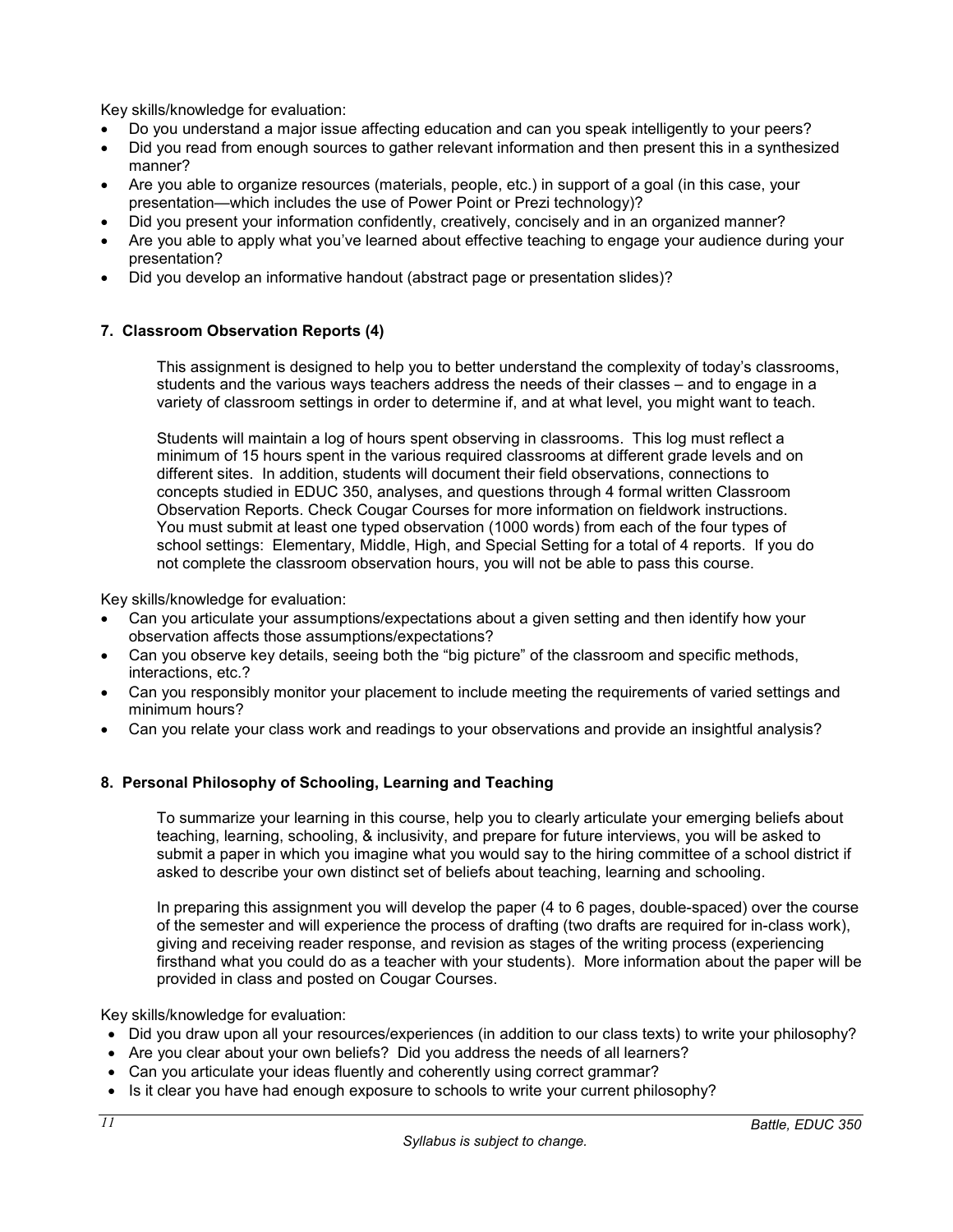• Did you thoughtfully address all areas of teaching, learning, schooling and inclusivity?

#### **9. Participation**

This class is designed for hands-on, active learning that requires some "stepping out" in order to better understand the role of teacher and learner. Some of these activities include partner and small group teaching presentations, group discussions, and different kinds of reflective writing. The primary purpose of these assignments is personal reflection and growth, as well as serving as fuel for our discussions. Attend class prepared to discuss assigned readings/topics and to be an engaged and engaging participant.

Carefully consider each of the following questions:

- 1) Do you participate in class discussions productively, sharing your knowledge and understandings?
- 2) Do you interact productively with your peers, taking on a variety of roles (leader, follower, etc.)?
- 3) Do you contribute appropriately to group work—do you "do your share"?
- 4) Do you demonstrate you are able to accept others' opinions and support others' ideas?
- 5) Do you support your peers during their presentations?
- 6) Do you manage potential diversions (electronics, personal business, appointments, etc.) that can impede your ability to give your full attention to class sessions?
- 7) Do you monitor and adjust your participation to allow for others' ideas as well as your own to be heard?

#### **Grading Standards**

Grades will be determined by the total number of points earned (100 points possible). A minimum grade of C+ is required in EDUC 350 to qualify as a pre-requisite for admission to the Cal State San Marcos teacher credential program.

| A = 95-100 | $A - 90 - 94$ | $B+ = 87-89$ | $B = 83 - 86$ | $B = 80-82$ |
|------------|---------------|--------------|---------------|-------------|
| C+ = 77-79 | $C = 73-76$   | $C = 70-72$  | $D = 60 - 69$ | $F = 0.59$  |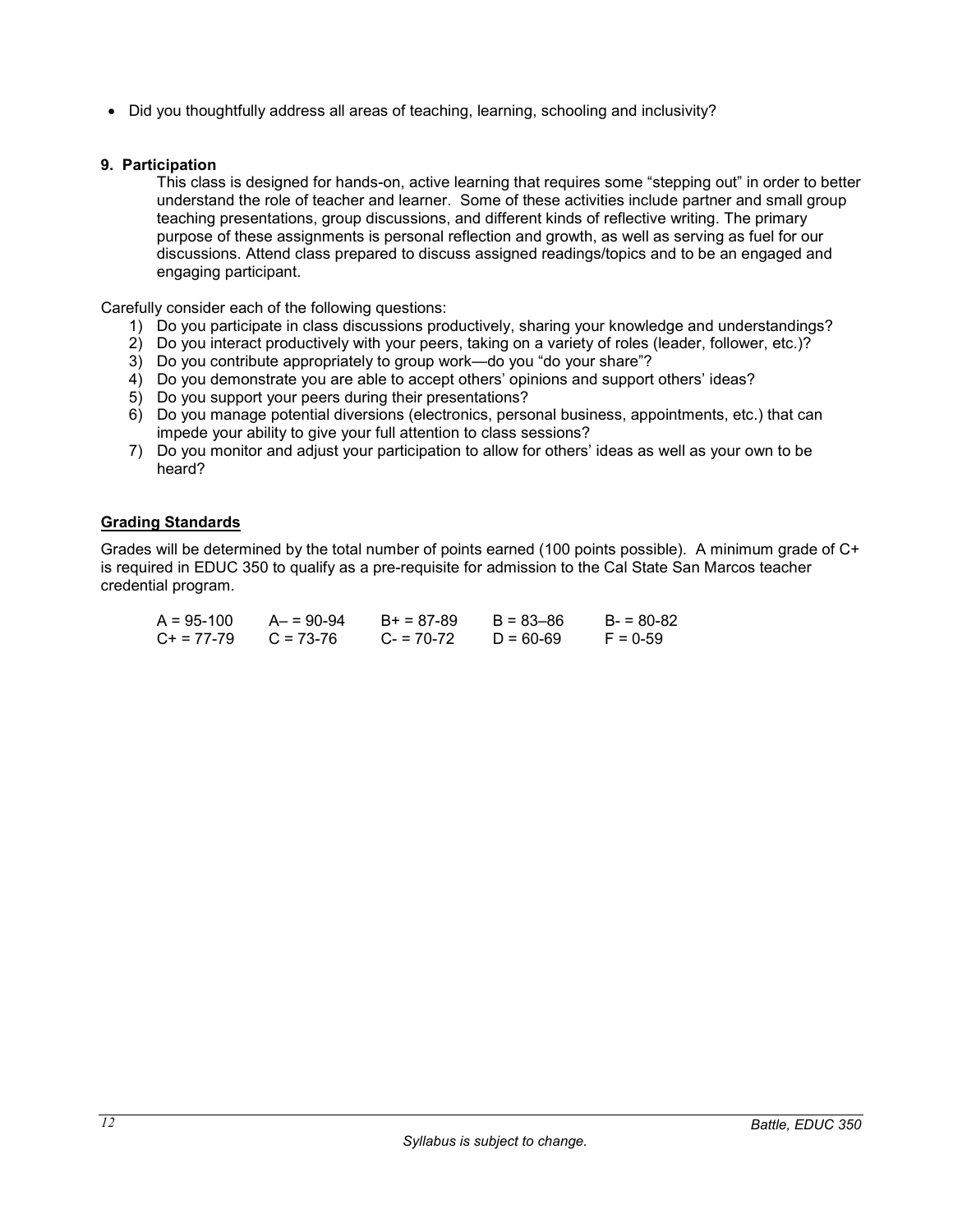# Tuberculin Risk Assessment and Certificate of Clearance

Due to school site regulations and state and federal laws associated with protecting the safety of children, CSUSM students may NOT engage in field experience hours until a Certificate of Clearance/Live Scan and a Tuberculin (TB) Risk Assessment (form provided on p. 2) are cleared. You will need to provide your instructor with verification of Live Scan clearance. To protect your health information privacy, students enrolled in prerequisite courses, do not need to submit the TB Risk Assessment to the instructor; however, the school at which you complete the early field experience may ask for it, along with the letter of introduction from your instructor, and the Certificate of Clearance. Be prepared to show evidence of these documents to the school site. You will be required to sign and submit to your instructor a **Confirmation of TB Risk Assessment Contract** (contract provided on p. 3).

# Tuberculin (TB) Risk Assessment

The TB Risk Assessment is achieved through submitting to a TB Risk Assessment visit with your medical provider. Additional information regarding tuberculosis risk assessment can be found *[here](https://ctca2015.iescentral.com/filelibrary/TBCB-CA-School-Staff-Volunteer-TB-Risk-Assessment.pdf)*. TB risk assessment is valid according to the findings of your risk assessment and must remain valid throughout all early Field Experiences and Clinical Practice (student teaching). The clearance may be obtained at a private health care provider's office, the County Health Department or the CSU San Marcos Student Health and Counseling Center. Current CSUSM students can obtain an appointment at the Student Health Center by calling 760-750-4915. Please note the tuberculin clearance is separate from the immunization clearance required for University admission.

# Certificate of Clearance

A Certificate of Clearance is issued by the Commission on Teacher Credentialing (CTC) to credential program candidates. Title 5 regulations require that an application for Certificate of Clearance be filed to determine whether or not a candidate meets the state standards for character and fitness to teach in California's public schools. A Certificate of Clearance is valid for five years. Additional information about the Certificate may be obtained [here.](https://www.csusm.edu/soe/documents/currentstudents/formsandresources/credential/certificate_of_clearance.pdf) You are required to submit documentation of the Certificate of Clearance to your instructor.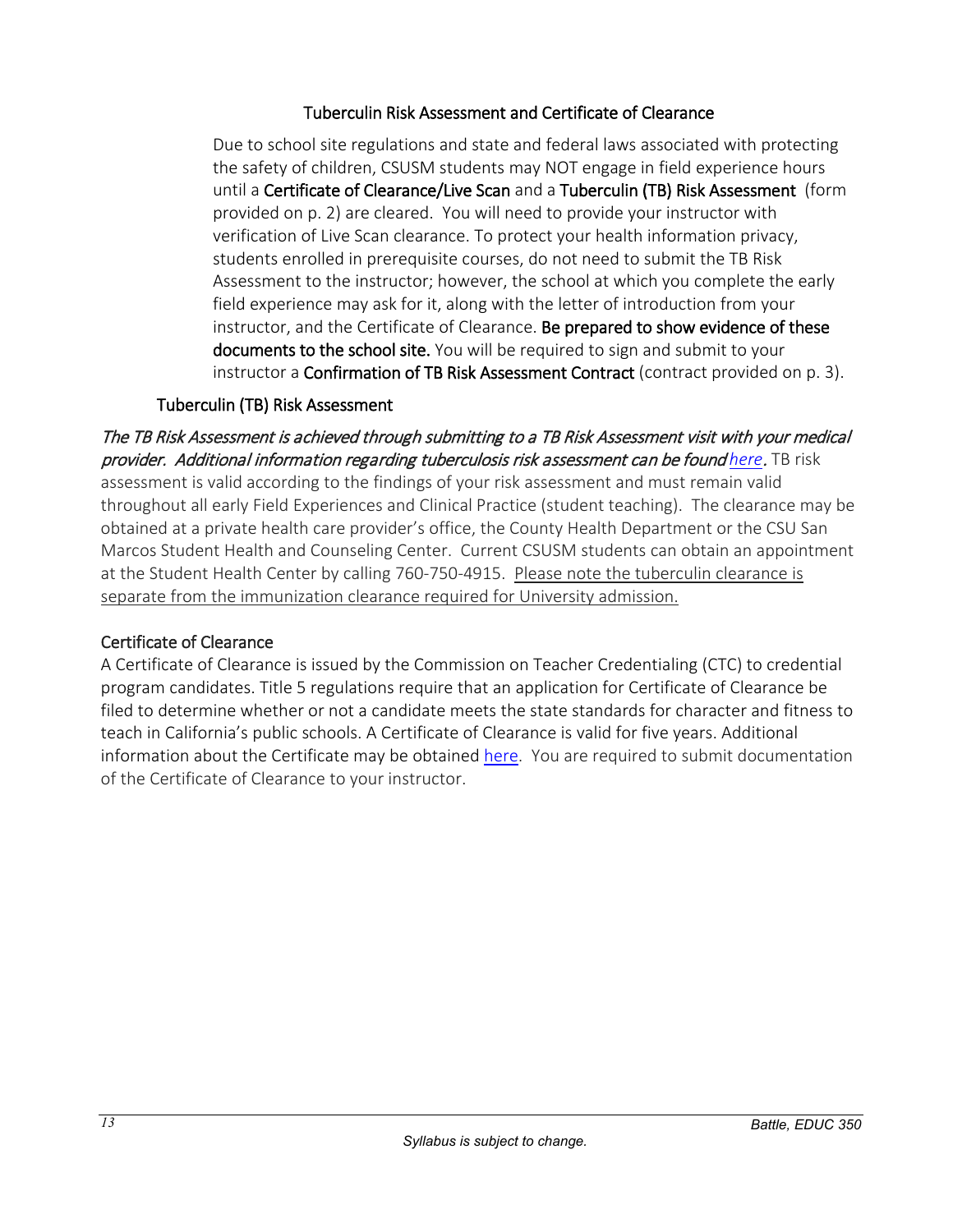## **Certificate of Completion Tuberculosis Risk Assessment and/or Examination**

This form is to satisfy **job/school-related requirements** in the California Education Code, Sections 49406 and 87408.6 and the California Health and Safety Code, Sections 1597.005, 121525, 121545 and 121555.

|                                 | <b>Individual</b> assessed and/or examined:                        |                                                                                                                                                                                                                                                                                                                                                               |  |
|---------------------------------|--------------------------------------------------------------------|---------------------------------------------------------------------------------------------------------------------------------------------------------------------------------------------------------------------------------------------------------------------------------------------------------------------------------------------------------------|--|
|                                 |                                                                    |                                                                                                                                                                                                                                                                                                                                                               |  |
| Last Name                       | <b>First Name</b><br>Student ID number                             | M.I.                                                                                                                                                                                                                                                                                                                                                          |  |
| and/or examination)             | <b>Date</b> of assessment and/or examination:                      | (mod v )<br>The above named individual has submitted to a tuberculosis risk assessment. This individual does not have<br>risk factors, or if tuberculosis risk factors were identified, this individual has been examined and determined to<br>be free of infectious tuberculosis. (Must be signed by the health care provider completing the risk assessment |  |
|                                 | Medical Provider (MD, DO, NP or PA) Signature<br>CA license number | <b>Medical Provider Printed Name</b>                                                                                                                                                                                                                                                                                                                          |  |
| Office Address: Street<br>State | Zip Code                                                           | City                                                                                                                                                                                                                                                                                                                                                          |  |
|                                 |                                                                    | Office fax number                                                                                                                                                                                                                                                                                                                                             |  |